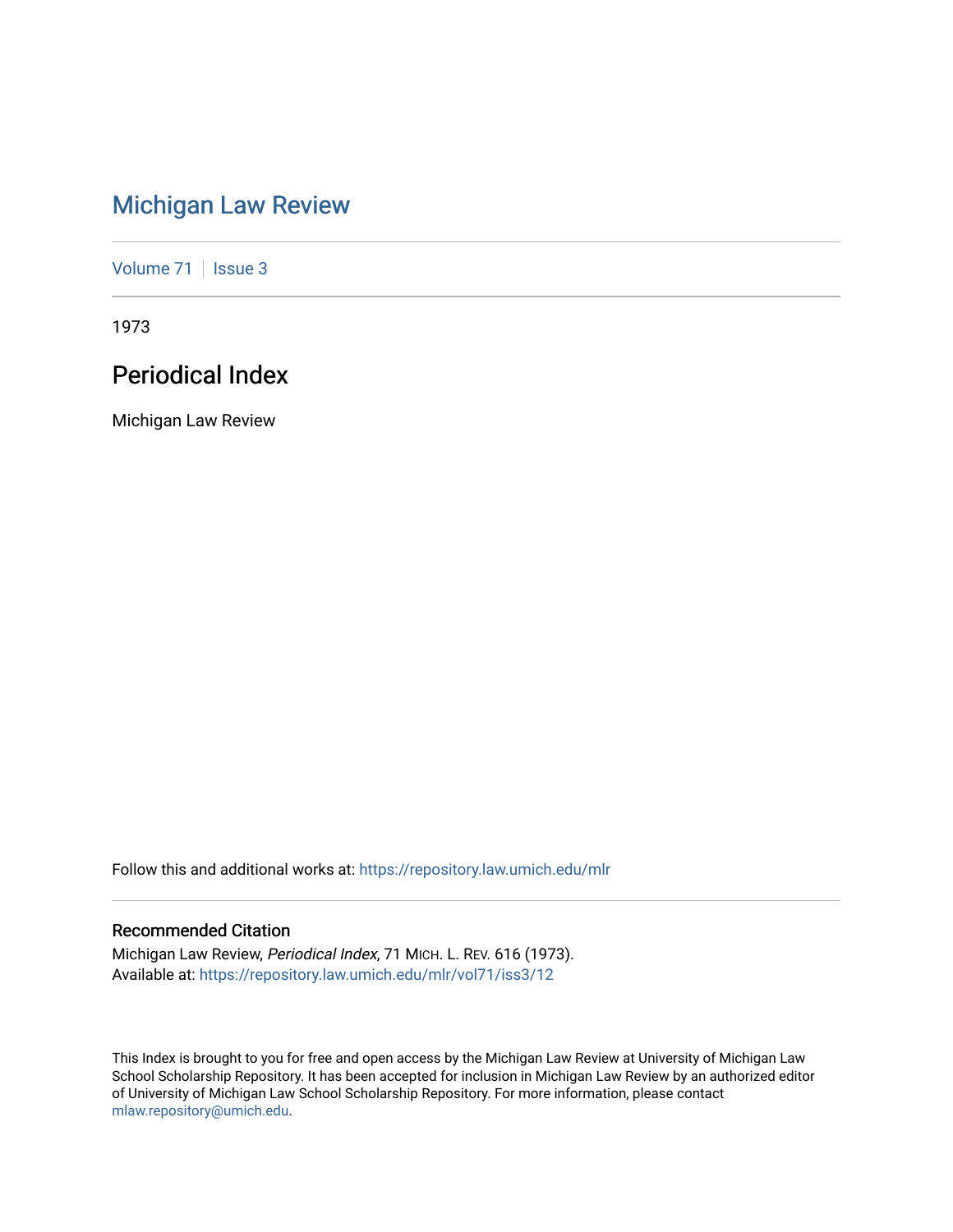# **PERIODICAL INDEX**

This index includes *articles, comments* and some of the longer *notes* and *recent developments* which have appeared in leading law reviews since the publication of the last issue of this *Review.* (a) indicates a leading article.

# *ABORTION*

**Of** doctors, deterrence, and the dark figure of crime-a note on abortion in Hawaii. (a) Franklin E. Zimring. 39 U. Chi. L. Rev. 699-721 (Summer).

# *ADMINISTRATIVE LAW*

Broadcast coverage of administrative proceedings. {a) Robert W. Bennett. 67 Nw. U. L. Rev. 528-61 (Sept.•Oct.).

Military and foreign affairs function rule-making under the APA. (a) Arthur Earl Bonfield. 71 Mich. L. Rev. 221-358 (Dec.).

#### *ANTITRUST LAW*

The effect of Hanover Shoe on the offensive use of the passing-on doctrine. 46 S. Cal. L. Rev. 98-117 (Dec.).

The integrity of the administrative process, Sherman section 2 and per se rules-lessons of fraud on the patent office. (a) Martin J. Adelman &: Ernie L. Brooks. 19 Wayne L. Rev. 1-21 (Nov.).

Oligopoly and the FTC: "the best to you each morning". 67 Nw. U. L. Rev. 602-27 (Sept.-Oct.).

Product separability: a workable standard to identify tie-in arrangements under the antitrust laws. 46 S. Cal. L. Rev. 160-83 (Dec.).

Regulated motor carriers and the antitrust laws. (a} Leslie W. Jacobs. 58 Cornell L. Rev. 90-136 (Nov.).

Some observations on tie-ins, the singleproduct defense, exclusive dealing and regulated industries. (a) Malcolm E. Wheeler. 60 Calif. L. Rev. 1557-85 (Nov.).

# *ANTITRUST LAW: DAMAGES*

Fluid class recovery as a consumer remedy in antitrust cases. (a) Michael Malina. 47 N.Y.U. L. Rev. 477-94 (June).

# *ANTITRUST LAW: MERGERS*

"Preliminary preliminary" relief against anticompetitive mergers. 82 Yale L.J. 155- 70 (Nov.).

# *ARMED FORCES*

Armed forces enlistment: the use and abuse of contract. 39 U. Chi. L. Rev. 783- 813 (Summer).

# *ATTORNEYS*

Attorneys' conflicts of interest in the in• vestment company industry. (a) Farrell C. Glasser. 6 U. Mich. J. L. Ref. 58-94 (Fall). Attorneys' fees in individual and class action antitrust litigation. 60 Calif. L. Rev. 1656-82 (Nov.).

# *BANKRUPTCY*

The use of state law in bankruptcy cases: I & II. (a) Vern Countryman. 47 N.Y.U. L. Rev. 407-76; 631-73 (June & Oct.).

# *CITIZENS AND CITIZENSHIP*

Expatriation: constitutional and nonconstitutional citizenship. 60 Calif. L. Rev. 1587-614 (Nov.).

# *CIVIL PROCEDURE*

Mass accident class actions. 60 Calif. L. Rev. 1615-40 (Nov.).

#### *CIVIL RIGHTS*

Facially neutral criteria and discrimination under title VII: "built-in headwinds" or permissible practices? 6 U. Mich. J. L. Ref. 97-130 (Fall).

The Nixon busing bills and congressional power. 81 Yale L.J. 1544-73 (July). The Philadelphia Plan: a study in the dynamics of executive power. 39 U. Chi.

#### *CONFLICT OF LAWS*

L. Rev. 723-60 (Summer).

Supreme court validation of forum-selection clauses. (a) Friedrich K. Juenger. 19 Wayne L. Rev. 49-60 (Nov.).

#### *CONSTITUTIONAL LAW*

Federal intervention in state criminal proceedings: Dombrowski, Younger, and beyond. (a) Frank L. Maraist. 50 Texas L. Rev. 1324-48 (Nov.).

# *CORPORATIONS*

Close corporation legislation: a survey and an evaluation. (a) F. Hodge O'Neal. 1972 Duke L.J. 867-93 (Dec.).

Liability of corporate shares to legal process. (a) Pierre R. Loiseaux. 1972 Duke L.J. 947-65 (Dec.).

[ 616]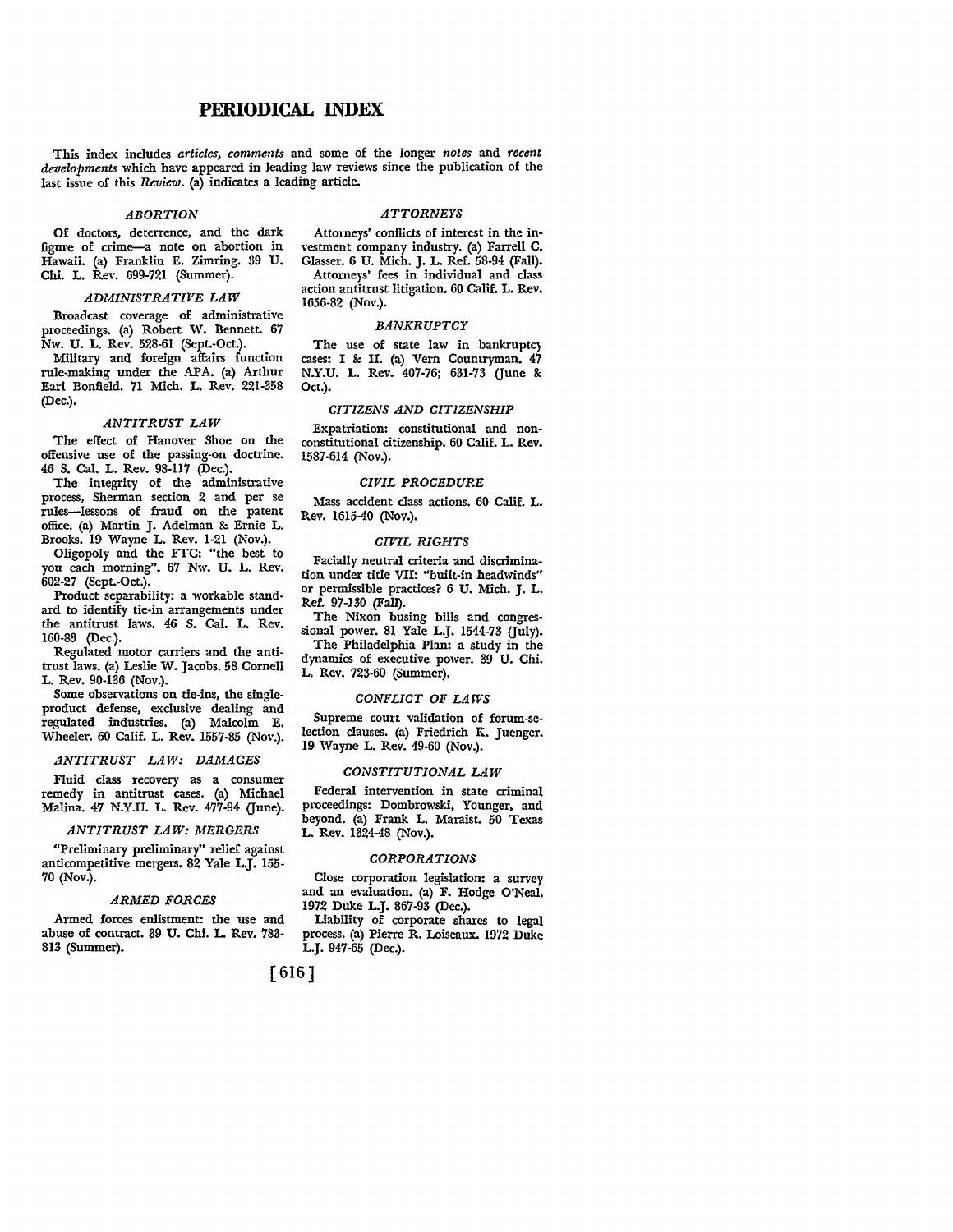The minority's duty of loyalty in close corporations. (a) J.A.C. Hetherington. 1972 Duke L.J. 921-46 (Dec.).

New York's Not-For-Profit Corporation Law. 47 N.Y.U. L. Rev. 761-91 (Oct.).

#### *CORPORATIONS: DIRECTORS*

A behavioral analysis of directors' liability for negligence. (a) Alfred F. Conard. 1972 Duke L.J. 895-919 (Dec.).

#### *COURTS*

Adversary presentation and bias in legal decisionmaking. John Thibaut, Laurens Walker 8: E. Allan Lind. 86 Harv. L. Rev. 386-401 (Dec.).

Let's everybody litigate? Maurice Rosenberg. 50 Texas L. Rev. 1349-68 (Nov.).

State court assertion of power to determine and demand its own budget. 120 U. Pa. L. Rev. 1187-209 (June).

# *CRIMINAL LAW*

The admissibility of other crimes in Texas. 50 Texas L. Rev. 1409-27 (Nov.).

Keeping Wolff from the door: California's diminished capacity concept. 60 Calif. L. Rev. 1641-55 (Nov.).

A suggested legislative device for dealing with abuses of criminal records. (a) Walter W. Steele, Jr. 6 U. Mich. J. L. Ref. 32-57 (Fall).

Today's law and yesterday's crime: retroactive application of ameliorative criminal legislation. 121 U. Pa. L. Rev. 120-51 (Nov.).

#### *CRIMINAL PROCEDURE*

Discretion, severity and legality in criminal justice. (a) Arthur Rosett. 46 S. Cal. L. Rev. 12-50 (Dec.).

Frivolous criminal appeals. (a) Robert Hermann. 47 N.Y.U. L. Rev. 701-21 (Oct.).

# *DEATH, PRESUMPTION OF*

A statutory definition of the standards for determining human death: an appraisal and a proposal. (a) Alexander Morgan Capron 8: Leon R. Kass. 121 U. Pa. L. Rev. 87-118 (Nov.).

#### *EDUCATION*

Equalization of resources within school districts. (a) D. Brock Hornby & George W. Holmes, III. 58 Va. L. Rev. 1119-56 (Oct.).

# *ENVIRONMENTAL LAW*

Environmental law symposium: land use, aesthetics and the state legislature. 19 Wayne L. Rev. 73-219 (Nov.).

Evolving judicial standards under the National Environmental Policy Act and the challenge of the Alaska pipeline. 81 Yale L.J. 1592-639 (July).

# *EQUAL PROTECTION*

Equalization of municipal services: the economics of Serrano and Shaw. 82 Yale L.J. 89-122 (Nov.).

Legislative purpose, rationality, and equal protection. 82 Yale L.J. 123-54 (Nov.).

# *FAMILY LAW*

The Uniform Marriage and Divorce Act -marital age provisions. 57 Minn. L. Rev. 179-207 (Nov.).

# *FEDERAL RULES OF CIVIL PROCEDURE*

Federal rule of civil procedure 15(c): relation back of amendments. 57 Minn. L. Rev. 83-133 (Nov.).

# *FREEDOM OF SPEECH*

Torture toys, parental rights and the first amendment. 46 S. Cal. L. Rev. 184-201 (Dec.).

#### *GRAND JURY*

Grand jury proceedings: the prosecutor, the trial judge, and undue influence. 39 U. Chi. L. Rev. 761-82 (Summer).

#### *HEALTH*

The tar and nicotine tax: pursuing public health through tax incentives. (a) William Drayton, Jr. 81 Yale L.J. 1487-516 (July).

#### *HIGHWAYS AND STREETS*

Holmes, roadbuilders and the courts: highway relocation and judicial review of administrative action. (a) Neal A. Roberts. 46 S. Cal. L. Rev. 51-96 (Dec.).

#### *JUDICIAL REVIEW*

Changing conceptions of judicial review: the evolution of constitutional theory in the States, 1790-1860. William E. Nelson. 120 U. Pa. L. Rev. 1166-85 (June).

Government contract bid protests: judicial review and the role of the Court of Claims. 39 U. Chi. L. Rev. 814-35 (Summer).

Judicial review and remedies for the unsuccessful bidder on federal government contracts. 47 N.Y.U. L. Rev. 496- 526 (June).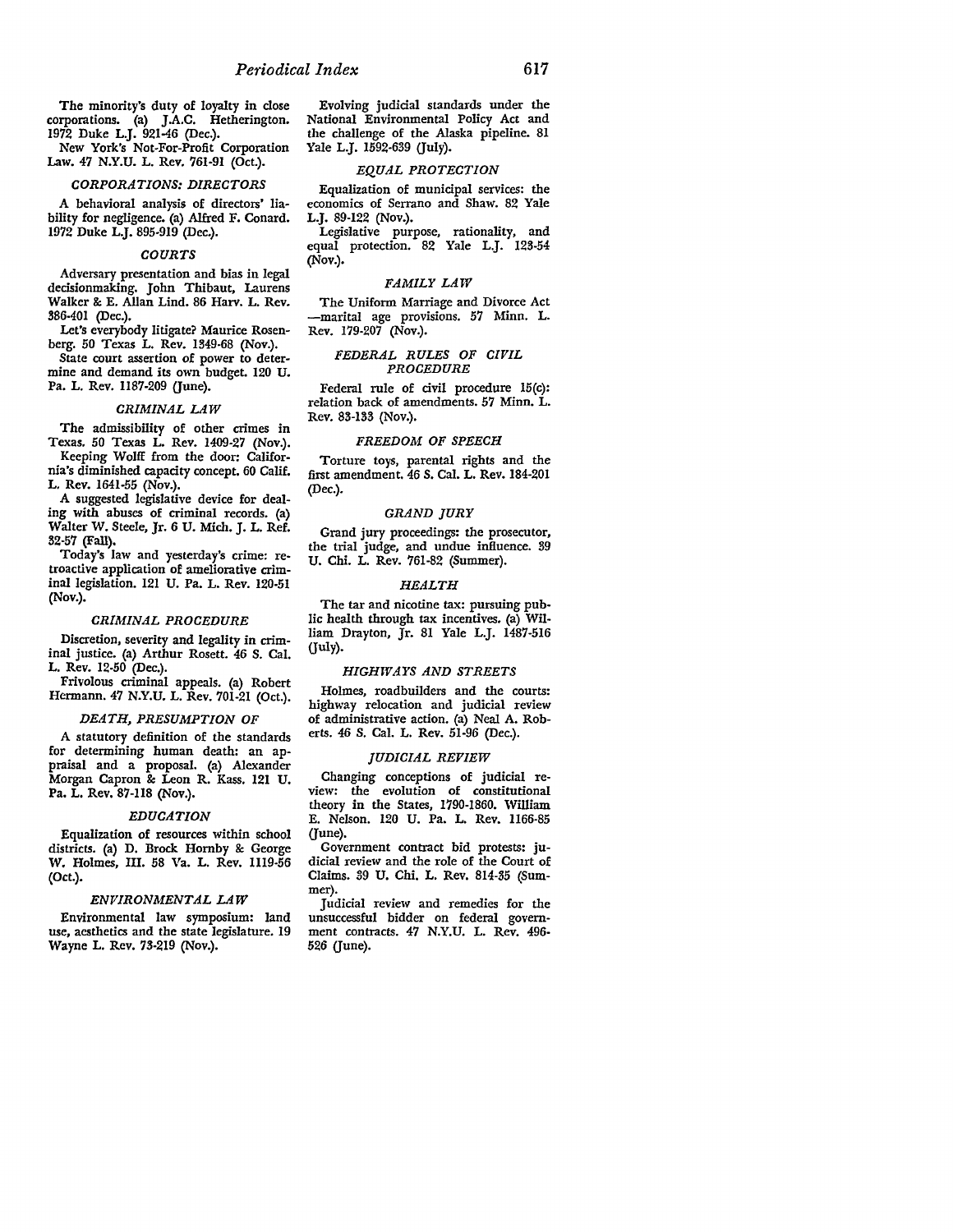# *JUVENILE COURTS*

Legal emancipation of minors in Michigan. (a) Gabe Kaimowitz. 19 Wayne **L.**  Rev. 23-48 (Nov.).

# *LABOR LAW*

Constructive concerted activity and in• dividual rights: the Northern Metal-Interboro split. 121 U. Pa. **L.** Rev. 152-75 (Nov.).

The employer's duty to supply information to the union-a study of the interplay of administrative and judicial rationalization. (a) Florian Bartosic 8: Roger **C.** Hartley. 58 Cornell L. Rev. 23· 50 (Nov.).

Gissell Packing and bargaining orders, or: a funny thing happened on the way to the election. (a) Stuart **M.** Foss & Richard **M.** Kobdish. 41 Geo. Wash. L. Rev. 44-92 (Oct.).

The Minnesota Public Employment Labor Relations Act of 1971: another public employment experiment. 57 Minn. L. Rev. 134-78 (Nov.).

The myth of labor board expertise. (a) Julius G. Getman & Stephen B. Goldberg. 39 U. Chi. L. Rev. 681-98 (Summer).

Protecting the older worker. 6 U. Mich. J. L. Ref. 214-31 (Fall).

Taft-Hartley comes to Great Britain: observations on the Industrial Relations Act of 1971. (a) William B. Gould. 81 Yale L.J. 1421-86 (July).

#### *LANDLORD AND TENANT*

Recent developments in Illinois landlord-tenant law. 1972 U. Ill. L.F. 589-607 (No. 3).

Retaliatory eviction in California: the legislature slams the door and boards up the windows. 46 S. Cal. L. Rev. 118-38 (Dec.).

#### *LEASES*

The ABC's of leasing: a symposium. Articles by Samuel L. Shapiro, William D. Hawkland, Roger S. Baskes & Arthur R. Wyatt. 1972 U. Ill. L.F. 433-514 (No. 3).

#### *LEGAL EDUCATION*

A survey of Chicago law student opinions and career expectations. 67 Nw. U. **L.** Rev. 628-42 (Sept.-Oct.).

# *LEGAL HISTORY*

Charles Evans Hughes at Cornell: ex• cerpts from Hughes's autobiographical notes. (a) David J. Danelski & Joseph S.

Tulchin, eds. 58 Cornell **L. Rev.** 9-22 (Nov.).

Trends in theories about law: comprehensiveness in conceptions of constitutive process. (a) Harold D. Lasswell 8: Myres S. McDougal. 41 Geo. Wash. **L.**  Rev. 1-22 (Oct.).

# *MILITARY LAW*

Taps for the real Catch-22. 81 Yale L.J. 1518-41 (July).

#### *MINORITIES*

Minority enterprise, federal contracting, and the SBA's S(a) program: a new approach to an old problem. 70 **Mich. L.**  Rev. 372-99 (Dec.).

# *MUNICIPAL CORPORATIONS*

The concurrent state and local regulation of marijuana: the validity of the Ann Arbor marijuana ordinance. 70 Mich. L. Rev. 400-27 (Dec.).

County home rule: an approach to metropolitan problems in Michigan. 6 U. Mich. J. L. Ref. 232-50 (Fall).

A tentative survey of Illinois home rule: II. (a) David C. Baum. 1972 U. Ill. L.F. 559-88 (No. 3).

# *NATURALIZATION*

Naturalization and the adjudication of good moral character: an exercise in judicial uncertainty. 47 N.Y.U. L. Rev. 545-83 (June).

#### *NEGLIGENCE*

Negligence law, no-fault, and jury trial: II. (a) Leon Green & Allen E. Smith. 50 Texas L. Rev. 1297-323 (Nov.).

#### *NEGROES*

Black judges and the black judicial experience. George W. Crockett, Jr. 19 Wayne L. Rev. 61-71 (Nov.).

#### *OIL AND GAS*

FPC natural gas allocation: curtailment in context. 50 Texas L. Rev. 1370- 408 (Nov.).

#### *PAROLE*

Due process in parole-release decisions. (a) Harold S. Parsons-Lewis. 60 Calif. L. Rev. 1518-56 (Nov.).

The people board's study of self-regulation. *6* U. Mich. J. L. Ref. 131-53 (Fall).

# *PHARMACISTS*

The prosubstitution trend in modern pharmacy Jaw. (a) Sidney H. Willig. 6 U. Mich. J. L. Ref. 1-31 (Fall).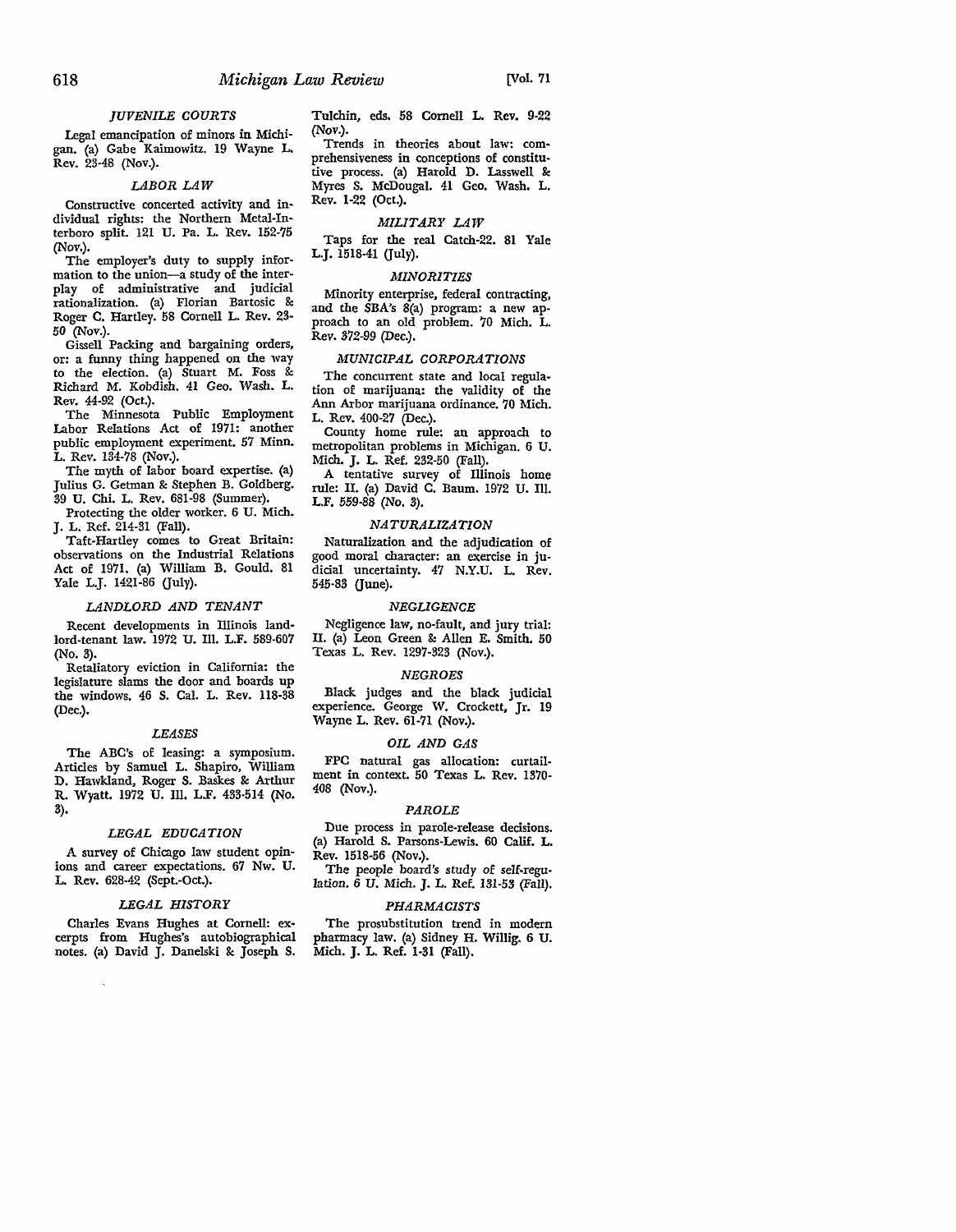#### *POUGE*

Police practices: a symposium. Articles by John C. Weistart, Harlan Hahn, Neal H. Milner, Jerry V. Wilson 8: Geoffrey M. Alprin, Gerald M. Caplan, James R. Hudson, Raymond Parnas, 8: Robert C. Lind 8: John P. Lipsky. 36 Law 8: Contemp. Prob. 445-588 (Autumn).

#### *RADIO AND TELEVISION*

Regulation of cable television: the Federal Communications Commission's 1972 rules. 1972 U. III. L.F. 608-24 (No. 3).

# *SEARCH AND SEIZURE*

The concept of privacy and the fourth amendment. 6 U. Mich. J. L. Ref. 154-89 (Fall).

#### *SECURITIES*

Fraud is in the eyes of the beholder: rule 10b-5's application to acts of corporate mismanagement. (a) James D. Cox. 47 N.Y.U. L. Rev. 674-700 (Oct.).

A guideline for equalizing investment opportunity: avoiding the pitfalls of selective disclosure. 46 S. Cal. **L.** Rev. 139-59 (Dec.).

Reforming the initial sale requirements of the private placement exemption. 86 Harv. **L.** Rev. 403-26 (Dec.).

Regulation X and investor-lender margin violation disputes. 57 Minn. **L.**  Rev. 208-23 (Nov.).

Resale of restricted securities under SEC rule 144. 81 Yale L.J. 1574-91 (July). Scienter and rule 10b-5. (a) Elaine E.

Bucklo. 67 Nw. U. L. Rev. 562-600 (Sept.- Oct.).

Section 11 in the exchange offer setting: an analysis of Feit v. Leasco Data Processing Equipment Corp. 1972 Duke L.J. 1023- 49 (Dec.).

SEC disciplinary rules and the federal securities laws: the regulation, role and responsibilities of the attorney. 1972 Duke L.J. 969-1022 (Dec.).

# *SELF-INCRIMINATION*

Standards for exclusion in immunity cases after Kastigar and Zicarelli. 82 Yale L.J. 171-88 (Nov.).

The unconstitutionality of use immunity: half a loaf is not enough. 46 S. Cal. L. Rev. 202-20 (Dec.).

#### *SENTENCING*

Sending men to prison: constitutional aspects of the burden of proof and the doctrine of the least drastic alternative as applied to sentencing determinations. (a) Richard G. Singer. 58 Cornell L. Rev. 51- 89 (Nov.).

# *SOCIOLOGY*

The courts, the police and the community. (a) Tom C. Clark. 46 S. Cal. L. Rev. 1-11 (Dec.).

Toward a social theory of law: an essay on the study of law and development. (a) David M. Trubek. 82 Yale L.J. 1-50 (Nov.).

#### *STATES' RIGHTS*

Toward a new view of federal preemption. (a) Kenneth L. Hirsch. 1972 U. Ill. L.F. 515-58 (No. 3).

# *TAXATION*

Avoidance of international double taxation arising from section 482 reallocations. (a) Adrian A. Kragen. 60 Calif. L. Rev. 1493-517 (Nov.).

Personal deductions in an ideal income tax. (a) William D. Andrews. 86 Harv. L. Rev. 309-85 (Dec.).

Public access to Internal Revenue Service rulings. (a) Thomas R. Reid, III. 41 Geo. Wash. L. Rev. 23-43 (Oct.).

Taxes and civil rights: "constitutionalizing" the Internal Revenue Code. (a) Boris I. Bittker 8: Kenneth **M.** Kaufman. 82 Yale L.J. 51-87 (Nov.).

#### *TORTS*

The problem of delay in tort recovery and the British interim payment scheme. 39 U. Chi. L. Rev. 836-61 (Summer).

#### *TRUSTS AND TRUSTEES*

Private trusts for indefinite beneficiaries. George E. Palmer. 71 Mich. L. Rev. 359- 69 (Dec.).

Trust fund investment in New York: the prudent man rule and diversification of investments. 47 N.Y.U. L. Rev. 527-44  $($  $|$ une $)$ .

# *VIRGINIA*

Seventeenth annual survey of developments in Virginia law: 1971-1972. 58 Va. L. Rev. 1158-387 (Oct.).

#### *WAR*

Congress, the President, and the power to declare war: a requiem for Vietnam. (a) William Van Alstyne. 121 U. Pa. L. Rev. 1-28 (Nov.).

War-making by the President. (a) Raoul Berger. 121 U. Pa. L. Rev. 29-86 (Nov.).